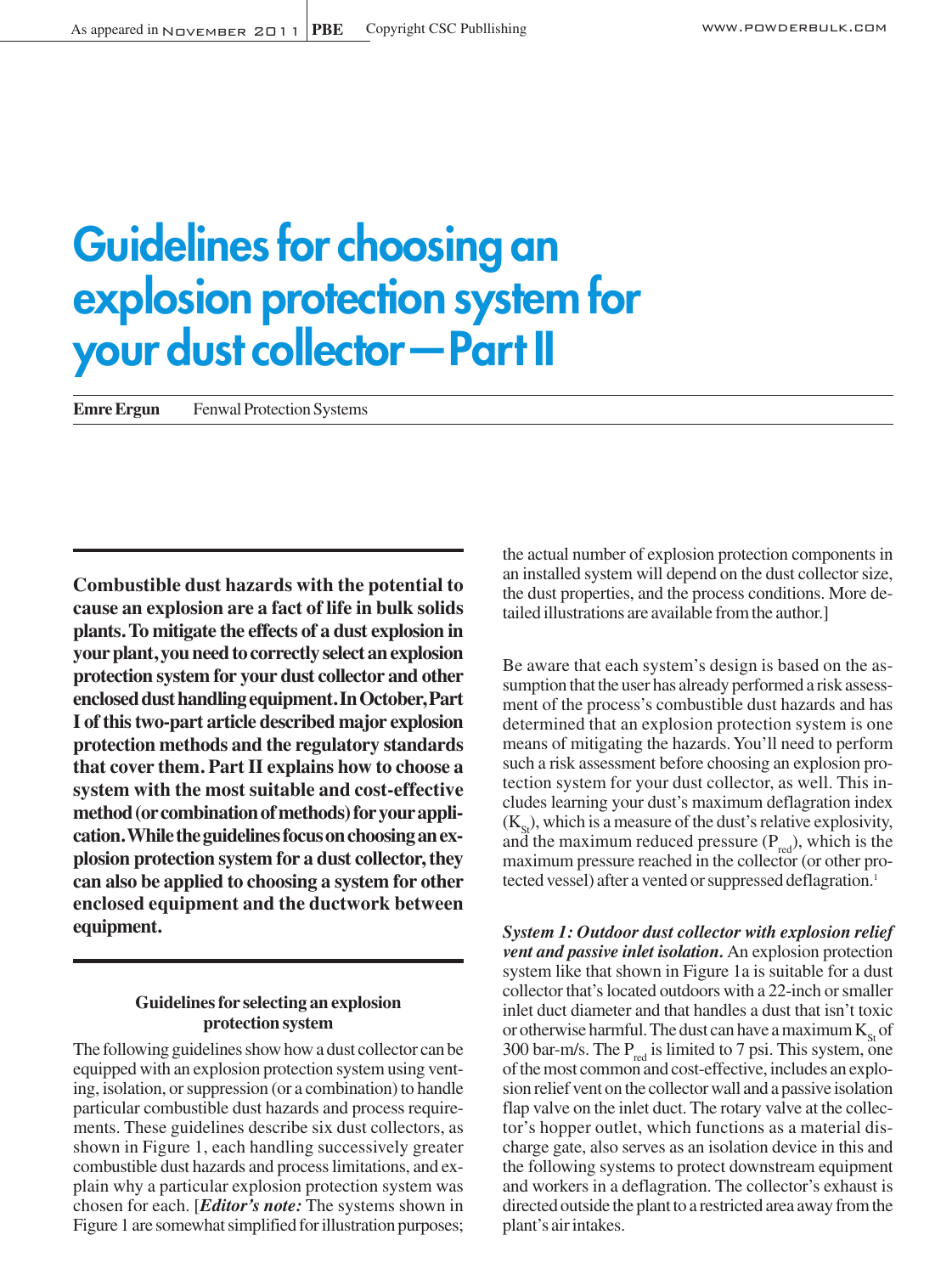# **Figure 1**

### **Explosion protection systems for dust collectorswith various combustible dust hazards and process requirements**



#### **c.System3:Outdoor unitwith explosion relief vent and chemicalinletisolation**



**e.System5:Outdoor orindoor unitwith suppression system and chemicalinlet and outletisolation**





**b.System2:Indoor unitwith flameless vent and passive inletisolation**

#### **d.System4:Outdoor orindoor unitwith suppression systemand chemicalinletisolation**



#### **f.System6:Outdoor orindoor unitwith suppression systemand chemicalinlet and outletisolation for hybridmaterial**

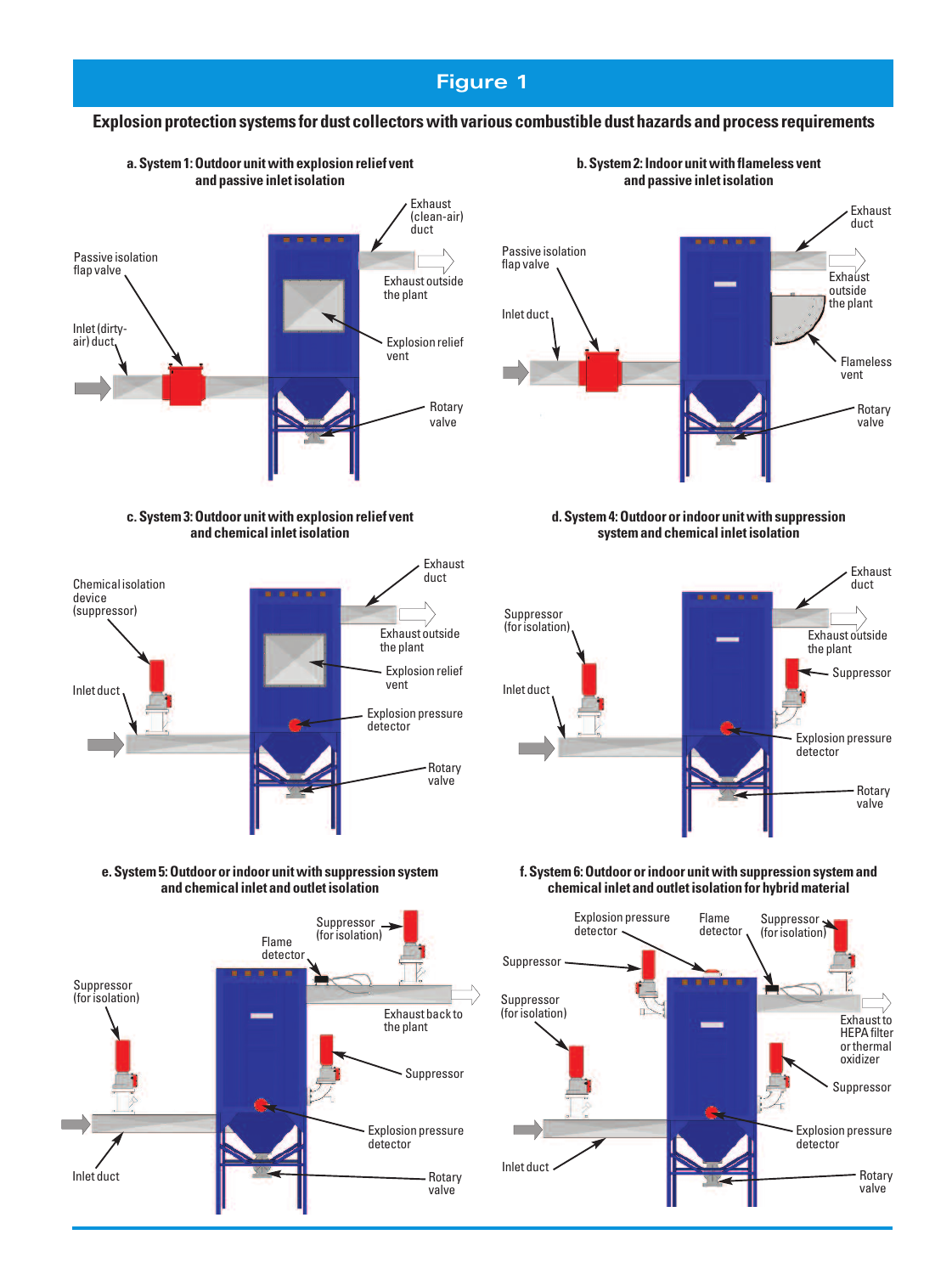More system details:

- •The design limitations of the passive isolation valve in this system produce the restrictions on the collector's inlet duct diameter, the dust's maximum  $K_{\rm st}$  value, and the  $P_{\text{red}}$  value. The collector and all of the connected inlets and outlets also must be designed to withstand pressure of at least the  $P_{red}$  value.
- •Because flame and material will be released from the collector in a deflagration that ruptures the explosion relief vent, this system is generally suitable only for an outdoor collector. (It may also be suitable for an indoor collector located close to an outside wall with a vent duct to direct overpressure, flame, and material to a safe outdoor area.)
- This system meets NFPA 68, 69, and 654<sup>1</sup> requirements.
- You can maintain this system without assistance from the manufacturer.

*System 2: Indoor dust collector with flameless vent and passive inlet isolation.* You can choose an explosion protection system like that shown in Figure 1b if your dust collector is located indoors, the inlet duct diameter is 22 inches or less, and your dust isn't toxic or otherwise harmful and has a maximum  $K_{\text{St}}$  of 250 bar-m/s. Similar to System 1, the  $P_{red}$  is limited to 7 psi. This system includes a flameless vent on the collectorwall and a passive isolation flap valve on the inlet duct. The unit's exhaust is also directed outside the plant to a restricted area away from the plant's airintakes.

More system details:

- •The system manufacturer recommends a safety perimeter of 5 meters (16.4 feet) on the side of the collector with the flameless vent to protectworkers and equipment.
- •The system manufacturer recommends that the passive isolation device have an isolation distance (that is, the distance between the device and the collector) of 2 to 4 meters (6.5 to 13.1 feet), depending on the device's size.
- The flameless vent's flow-restricting design produces the system's maximum  $K_{\rm st}$  limit, and the passive isolation flap valve's design limits the inlet duct diameter and  $P_{\text{red}}$ . The collector and all of the connected inlets and outlets alsomust be designed towithstand pressure of atleastthe  $P_{\text{red}}$  value.
- While no flame will be released from the system's flameless vent in a deflagration, hot gas can be released.
- This system meets NFPA 68, 69, and 654 requirements.
- You can maintain this system without help from the manufacturer.

*System 3: Outdoor dust collector with explosion relief vent and chemical inlet isolation.* Like System 1, this explosion protection system is also suitable for an outdoor dust collector that doesn't handle a toxic or other harmful dust. But unlike System 1, this system can protect a collector with an inlet duct of any diameter and handle a dust with a maximum  $K_{St}$  of 500 bar-m/s. This system also allows a  $P_{\text{red}}$  greater than 7 psi. This system, as shown in Figure 1c, includes an explosion relief vent on the collector wall and chemical isolation at the inlet; the isolation components include a chemical isolation device (that is, a suppressor) on the inlet and an explosion pressure detector on the wall of the collector's dirty side, where a dust explosion is most likely to occur. The collector's exhaust is also directed to a restricted area away from the plant's air intakes.

More system details:

- The system's chemical isolation device allows it to handle greater inlet duct diameters and greater  $P_{\text{red}}$  values. The device can handle greater pressure because it has no pressure restriction: It stops the flame, not the pressure. However, the collector and all of the connected inlets and outlets also must be designed to withstand pressure of at least the  $P_{\text{red}}$  value.
- •The system's combination of an explosion relief valve, which doesn't restrict flow like a flameless vent does, and a fast-deploying chemical isolation device allows the system to handle larger maximum  $K_{\text{St}}$  values.
- In a deflagration that actuates the system, flame and material will be released from the collector.
- This system meets NFPA 68, 69, and 654 requirements.
- The system must be maintained by the manufacturer or a worker trained by the manufacturer.

System 4: Outdoor or *indoor dust* collector with suppres*sion system and chemical inlet isolation.* You can use an explosion protection system like that in Figure 1d for an outdoor or indoor dust collector that handles any type of dust, even a toxic or otherwise harmful dust, with a maximum  $K_{s_t}$  of 500 bar-m/s. This system also allows a  $P_{red}$ greater than 7 psi. Like System 3, this system can handle any inlet duct diameter.The systemhas no explosion relief venting. It uses a suppressor (a chemical isolation device) at the inlet duct to provide explosion isolation from upstream equipment and a suppression system that includes a suppressor on the collector's dirty side (belowthe filters) and an explosion pressure detector on the collector. The collector's exhaust is also directed outside the plant to a restricted area away from the plant's air intakes.

More system details:

•The suppressors'lack of pressure restriction allows the system to handle greater inlet duct diameters and greater P<sub>red</sub> values, and the suppressors' fast deployment allows the system to handle greater maximum  $K_{S_t}$  values. How